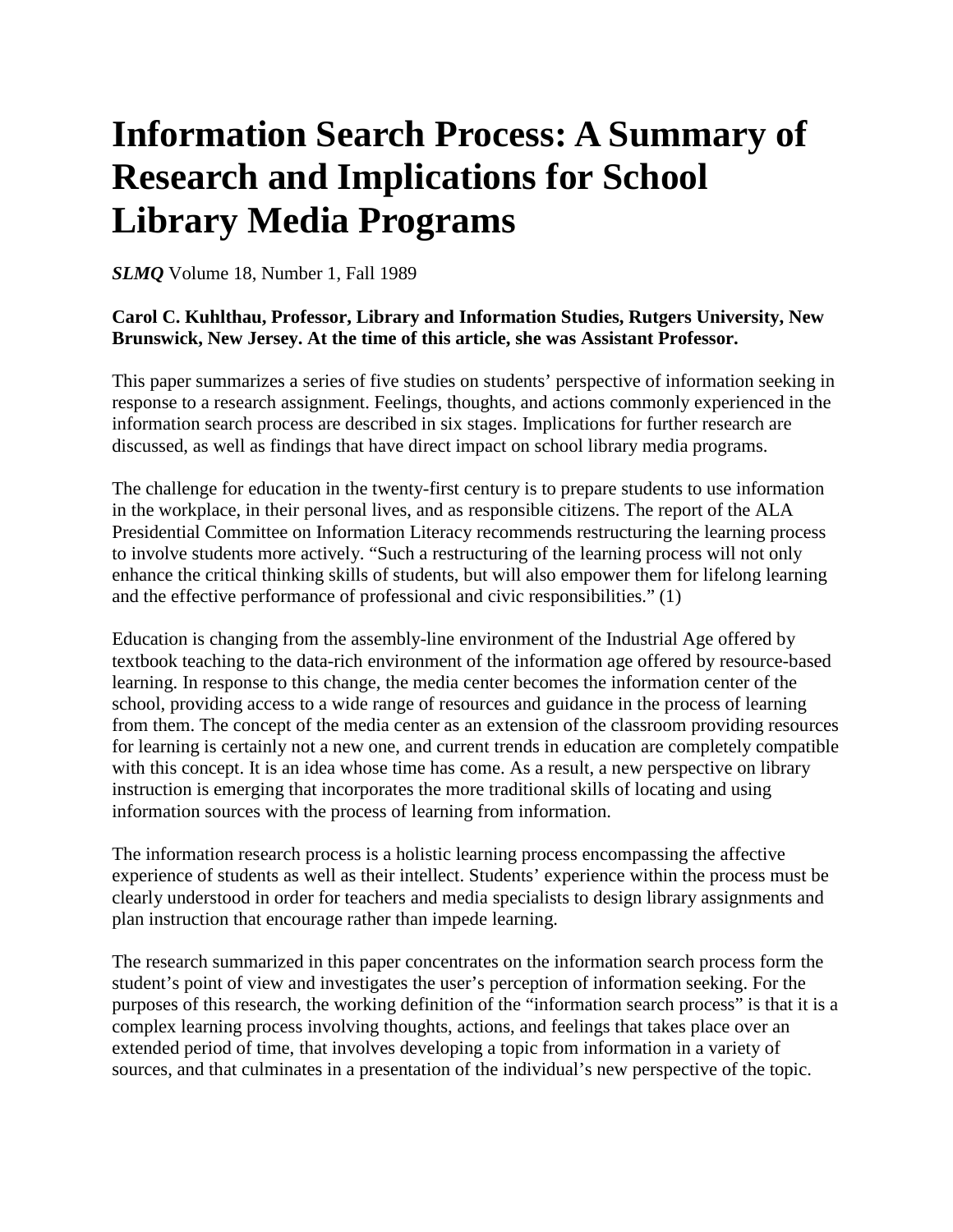# **Theoretical Basis**

The theoretical foundation for this work draws from psychology, using schema theory and Personal Construct Theory as well as information science.(2, 3) An information search is viewed as a process of construction in which people build their view of the world by assimilating and accommodating new information. Personal Construct Theory describes a series of feelings that are associated with the phases of construction. When a person initially confronts new information, he or she commonly experiences doubt or confusion. These feelings escalate as the person encounters increasingly confusing, sometimes contradictory messages. The experience can become quite threatening, causing the person to consider turning back and abandoning the new idea. At this point, Kelly purports that the person forms a hypothesis that moves the process towards testing and assessing the new information in order to form new constructs.

The question of phases or stages in information seeking has been addressed by Taylor, who describes four levels of information need: the visceral level, a vague sense of something missing; the conscious level, a clear need for information but inablility to express precisely what is sought; the formal level, an ability to state what information is needed; and the compromised level, where the expression of information need is accommodated to the sources available.(4)

The research of Belkin and his colleagues describes an information search as moving from an anomalous state of knowledge (ASK) to a coherent or defined state.(5) Dervin describes an information search as a sense- making process.(6) Mellon's research reveals the prevalence of anxiety in students, particularly at the beginning of the process.(7)

# **Summary of the Five Studies**

These theories and my daily experience with students as a library media specialist led to the hypothesis which initiated this research, that from the student's perspective the process of seeking information involves the complex process of construction. The following is a summary of five studies on the information search process in which a model in six stages was developed, refined, and verified.

The first study addressed the problem of high school students' experience in the search process and the question of whether that experience resembled the process of construction as Kelly described it.(8) Twenty-four seniors in advanced placement English classes were tracked during two research paper assignments over a period of one school year. Instruments were designed to elicit perceptions and strategies that are usually unobservable. Data were collected from students' journals, search logs, short pieces of writing, observations, interviews, timelines, flowcharts, and questionnaires. Content analysis was used with categories derived from the theory base, particularly from Personal Construct Theory.

The information search process was found to be similar to Kelly's description of the process of construction. A six-stage model of the information search process was developed describing thoughts, actions, and feelings commonly experienced by students in each stage as shown in Figure 1. The first stage, task initiation, is characterized by feelings of uncertainty of what is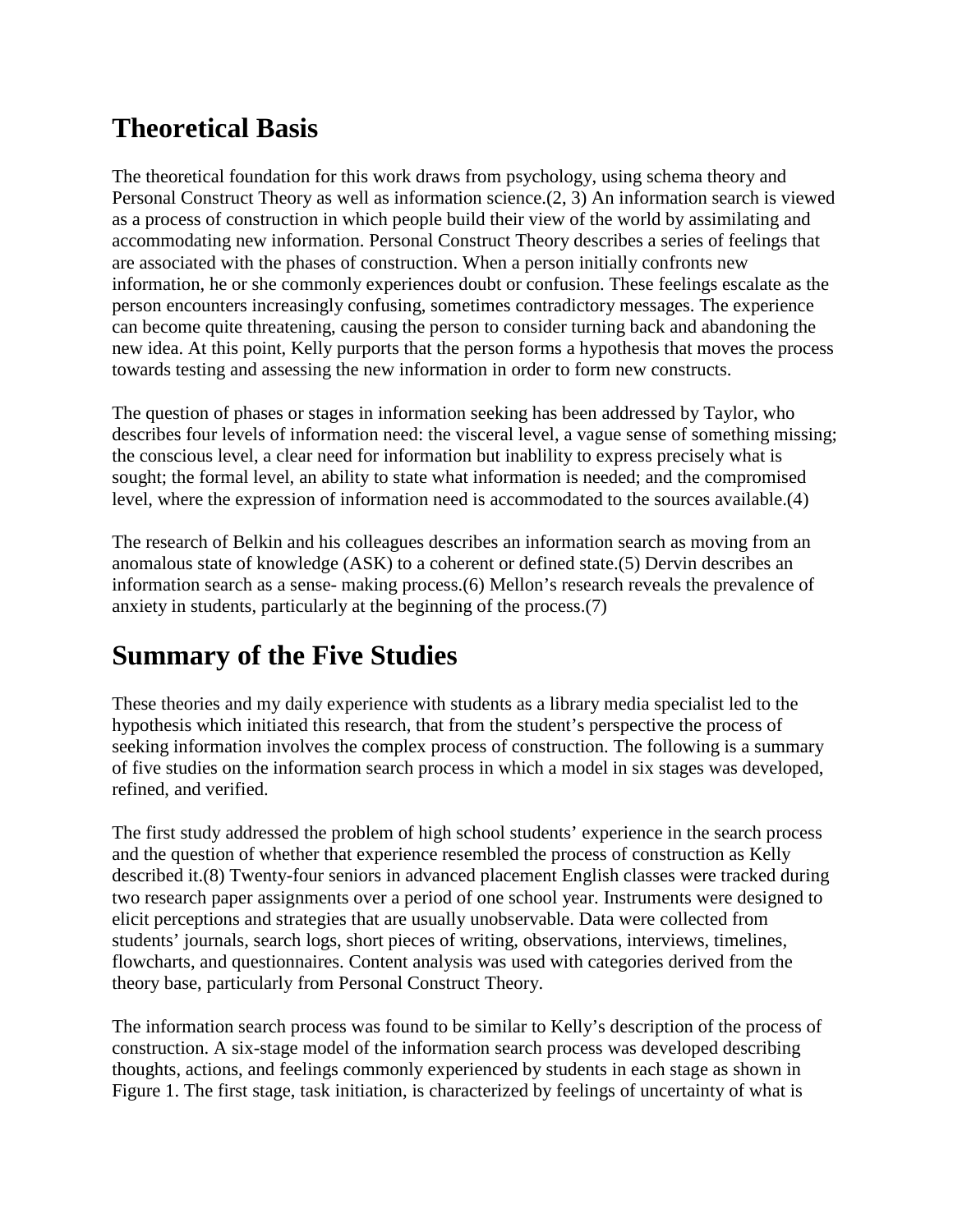expected and apprehension at the task ahead. Students think of possible topics in preparation of selecting one to pursue. In the second stage, topic selection, a feeling of optimism is commonly experienced after a topic has been chosen. The third stage, prefocus exploration is a difficult time for most students, when they experience confusion and frustration and may even doubt their ability to complete the task. Confusion and doubt are present until a focus begins to emerge.

| Stages   | Task<br>Initiation           | Topic<br>Selection | Prefocus<br>Exploration             | Focus<br>Formulation | Information<br>Collection            | Search<br>Closure | Start<br>Writing                        |
|----------|------------------------------|--------------------|-------------------------------------|----------------------|--------------------------------------|-------------------|-----------------------------------------|
| Feelings | uncertainty                  | optimism           | confusion/<br>frustration/<br>doubt | clarity              | sense of<br>direction/<br>confidence | relief            | satisfaction<br>or dissatis-<br>faction |
| Thoughts | ambiguity                    |                    |                                     |                      | specificity                          |                   |                                         |
|          |                              |                    |                                     | increased interest   |                                      |                   |                                         |
| Actions  | seeking relevant information |                    |                                     |                      |                                      |                   |                                         |

#### **Figure 1. Kuhlthau Model of the Search Process**

The fourth stage, focus formulation, is the turning point of a search, when students have learned about their topic from the information they encounter and have formed a personal perspective or focus within the topic, They gather information with more confidence and a sense of direction. Interest and motivation were found to increase at this stage. In the sixth stage, search closure, feelings of relief are common, but feelings of anxiety about presentation also begin to be noted. After presentation students often experience satisfaction and accomplishment if all has gone well and disappointment is it has not.(9) This model became the hypothesis for further studies.

The second study addressed the problem of how these students' perceptions of the information search process had changed after four years of college and how they compared with the model.(10) The same questionnaire eliciting perceptions, which had been administered to this group in high school, was used to provide longitudinal data on their perceptions, with 20 of the original 24 responding. Responses after college were compared with the responses they gave in high school, and statistical significance was determined through t Tests. Findings showed that students' perceptions matched the model more closely after college, particularly those regarding focus and process within time. The college students' perceptions of focus formulation had changed significantly in the direction indicated by the model from those they had in high school. Students came to expect a topic to change and a central theme to evolve during a search for information. They also expected to become more interested as the search progressed.

The third study further addressed the problem of students' perceptions of the information search process after four years of undergraduate study and involved a test of the Kuhlthau model over a period of time. In this study, however, an internal view of the students' experience in the process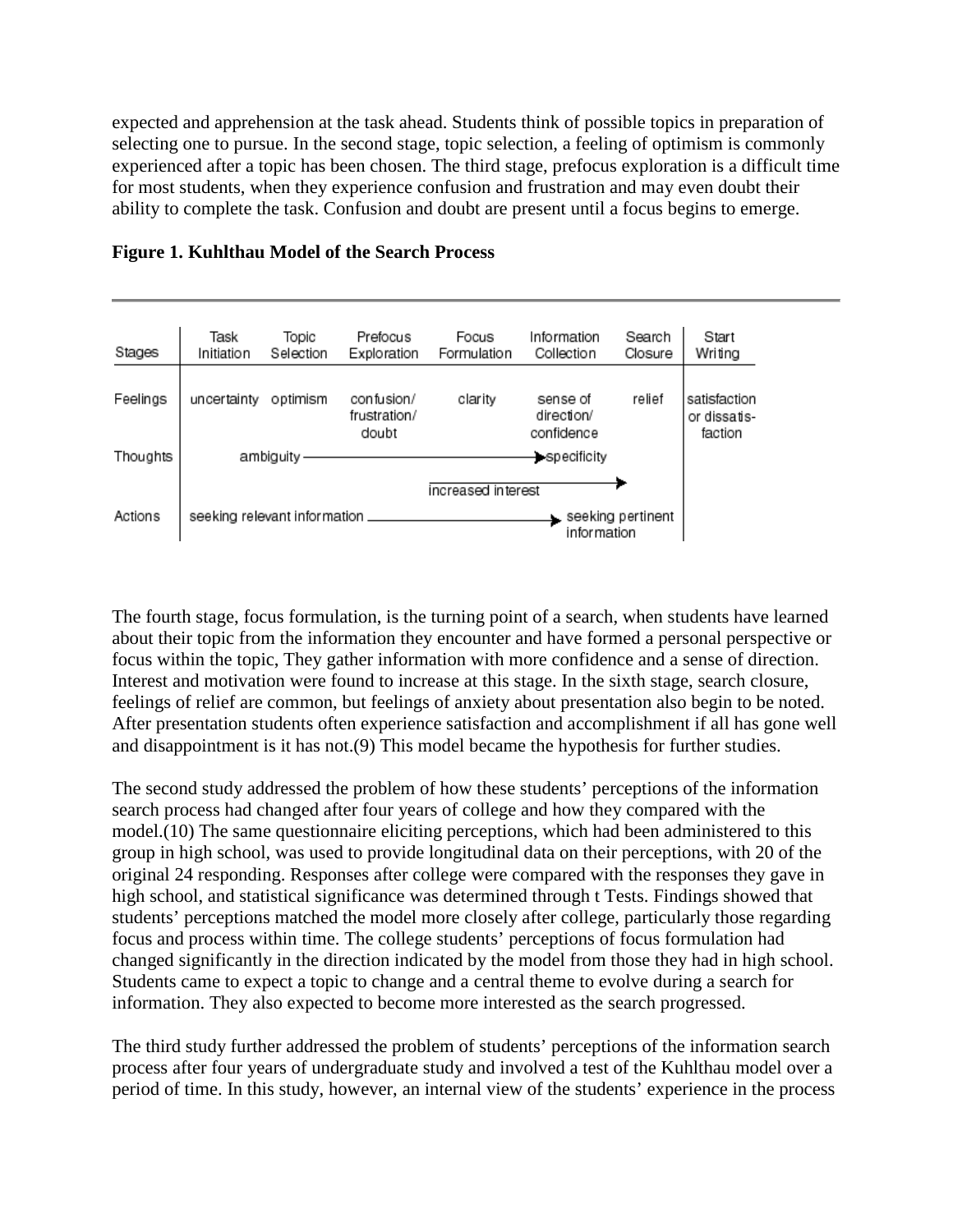was sought. Case studies of four of the college students were developed and compared with case studies of the same students when they were in high school.(11) The methods used for these longitudinal case studies were content analysis of interviews conducted with each participant and timelines of the search process drawn by the four participants.

The case studies revealed a sense of ownership in the process and in an area of expertise emerging after college. Findings also verified the Kuhlthau model generally, but students' descriptions revealed a more recursive rather than strictly linear process, with focus commonly evolving during exploration, formulation, and collection, stages 3 through 5, as the process moved toward closure. These students described the information search process as a purposeful, sense-making process in which they were actively seeking a thread, a story, an answer to questions, or focusing and narrowing.

These two studies showed that the model held over time for this select group of students. Further quantitative study was needed to make the model of the information search process generalizable to other types of library users. Study of a larger, more diverse population of high school students was planned, as well as study of users in other types of libraries, such as academic and public.

The fourth study, funded by the Rutgers Research Council, examined the information search process of high-, middle-, and low-achieving high school seniors. The purpose was to verify the Kuhlthau model and to address three questions: Do other high achievers experience a process similar to those in the initial sample? Do low- and middle-level students experience a similar process? Does the search process relate to teachers' assessment of the product?(12, 13)

The study took place in six high schools with 147 seniors in English classes selected as participants. Students were identified as high, medium, and low achievers by their scores according to national percentiles on standardized tests. A research paper assignment of four weeks' duration was made. Process surveys were administered at three points in the information search process-initiation, midpoint, and closure-eliciting thoughts and feelings at each point. The teachers assessed the students' papers for presence of focus and quantity of sources as well as grade. Statistical analysis was made by using t Tests and ANOVA to determine significance, and Pearson product- moment measures to determine degree of correlation and measures of linear regression. The data from the 40 participants identified as low achievers were incomplete and could not be analyzed in the study. There was no significant difference, however, between the high and middle achievers, with the exception of grade; the high achievers received higher grades.

Findings showed a significant change in thoughts during the information search process moving from general background, to specific and more narrowed, to clearer and more focused. There was a similar significant difference in the confidence and feelings during the process, with confidence increasing throughout and feelings moving from confused to confident and relieved. In addition, there was a slight correlation between change in confidence with teachers' assessment of focus in the papers. Change in student confidence also showed some correlation with the grades the teachers gave to the paper. While this study indicates that the model of the search process can be generalized to other students, it also indicates a number of areas for further research that will be discussed in another section of this paper.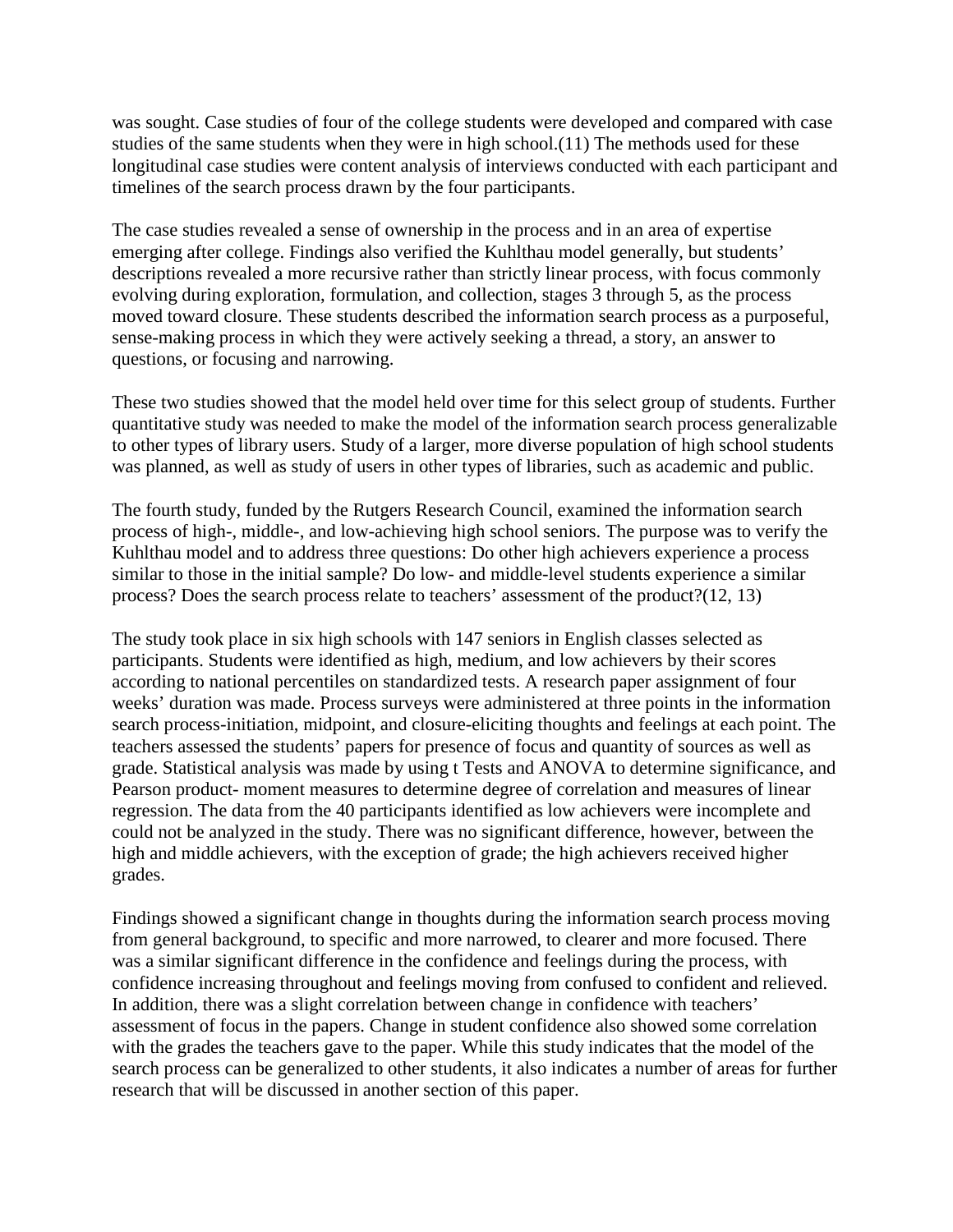The fifth study in this series addressed the problem of validating the model of the information search process in a wider sample of library users. Up to this point, the research had been confined to high school students and a small sample of college students and had not addressed the question of whether there were similar patterns in the process of users in other types of libraries. In a study funded by a Library Research and Demonstration Grant from the U.S. Department of Education, 385 library users from 21 school, academic, and public libraries were studied.(14, 15) The instrument employed was a process survey similar to that used in the prior study, revised to include statements taken directly from the original model, which was administered to each participant at initiation, midpoint, and closure, shown in appendix A. Analysis was made first by descriptive statistics and next by inferential statistics, including measures of significant difference and analysis of variance in Paired t Tests, Chi Square, ANOVA, and Scheffe tests.

Findings revealed a similar process across types of libraries, with background information being sought at initiation, relevant information at midpoint and closure, and with some participants seeking focused information at closure. Descriptions of thoughts were general and vague at initiation, narrowed and clearer at midpoint, with only 50 percent making focused statements at closure. Confidence increased significantly from initiation to closure. The adjectives most used to describe feelings were confused, frustrated, and doubtful at initiation and satisfied, sure, and relieved at closure. However, the public library users were more confident at initiation than the academic and school participants, and while the academic and school library users indicated similar low confidence at initiation, the college students were significantly more confident at closure than the high school students.

An important finding in this study was that while participants' thoughts and feelings matched the model as anticipated, their identification of task did not. According to the model, initiation tasks would be to recognize information need and to identify general topic; midpoint tasks would be to investigate information on the general topic and to formulate a specific focus; closure tasks would be to gather information pertaining to the specific focus and to complete the information search. Participants, however, reported their task as "to gather" at initiation, "to gather" and "to complete" at midpoint, and "to complete" at closure.

In summary, this series of studies reveals the information search process to be a complex learning process that can be described as occurring in a sequence of stages. Affective symptoms of uncertainty, confusion, and frustration are associated with the vague, unclear thoughts about a topic or question in the early stages of the process. As thoughts shift to clearer, more focused constructs, a parallel shift is noted in increased confidence and feelings described as sure, satisfied, and relieved. Search tasks, however, do not seem to match the state of thoughts and feelings in the early stages of the information search process, and there is evidence of a lack of tolerance for these early formative stages. In addition, although people's thoughts move from vague, general descriptions of topics to clearer, more narrowed ones, many do not make focused statements about their topic at any point in the search process.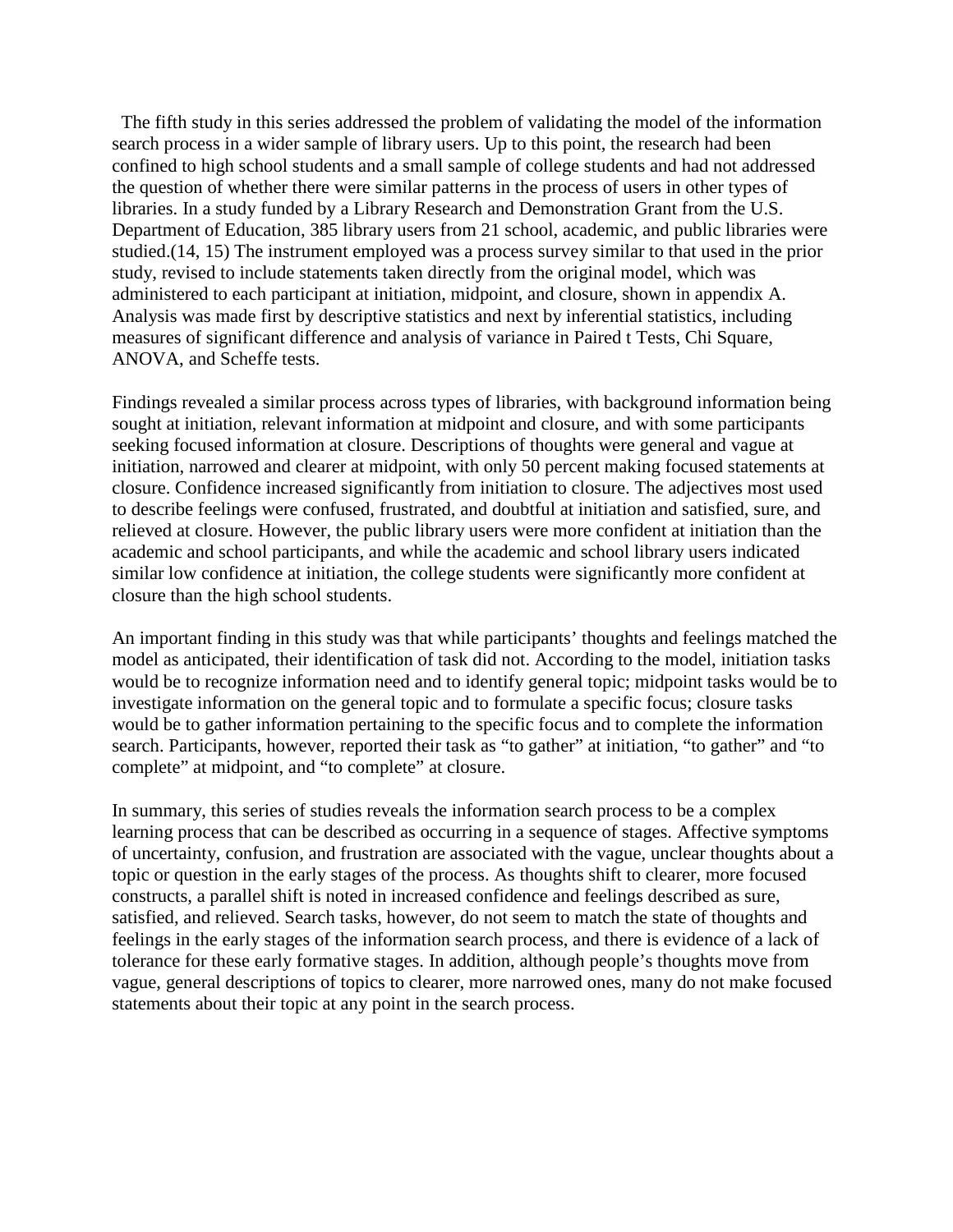# **Implications for Research**

Research in the school library field, as in other areas of librarianship, has been lacking in two important aspects. First, studies rarely build on prior research findings. With a few notable exceptions, such as Mancall and Loertscher, research has been fragmented and piecemeal, without connection to prior work or sufficient concentration on one area to build a useful understanding of an issue that can inform practice.(16, 17) Second, for the most part school library media research has not been theory- based. Studies have rarely taken into account psychological, educational, or information theories, which inform the questions being addressed. The research into the information search process, on the other hand, builds in a sequence of five studies and is theory-based.

This research offers two important implications related to the methodology applied to research on school library media problems. The first is that the combination of qualitative and quantitative methods can be productively applied to study many aspects of a problem over an extended period of time. The research process is related to the information search process in that problems evolve through different stages of formulation. Problems in early formative stages may be best addressed by qualitative methods to form testable hypotheses, which can then be measured by more quantitative methods. Qualitative methods also offer an internal view, which addresses the why of an issue, bringing insight to more quantitative findings. The complex research problems confronting the library media field need to be addressed over a period of time in a series of studies in order to verify and generalize findings that contribute to practice in school library media centers.

The second methodological implication of this research is that it provides an example of the application of relevant theory from other related fields to offer a new way of looking at a problem. Theory from cognitive psychology, information science, and education is particularly fertile ground for school library media research. The research issues addressed in the school library field are not isolated from other fields. Creative connections can lead to new insight and understanding.

The model developed in this research provides a new way of viewing school library media practice, and many questions for further research are generated in this work. The following is a discussion of three such questions.

The informal feedback from librarians and teachers using the process approach with low achievers has been encouraging, and there appears to be promise for helping at-risk students. However, the data collected from this sample were incomplete and not included in the analysis, so that the findings can not be generalized to this population. Further research, using a combination of qualitative and quantitative methods that are tailored for this group, is warranted. If this research is to impact programs for at-risk students, further study is needed.

The effect of students' experience in the information search process on the outcome or product of their search is an important accountability issue. The fourth study in this series indicated that the way students go through the process affects their written presentation. Further research is needed on this critical issue. Findings indicate that thoughts and feelings change in the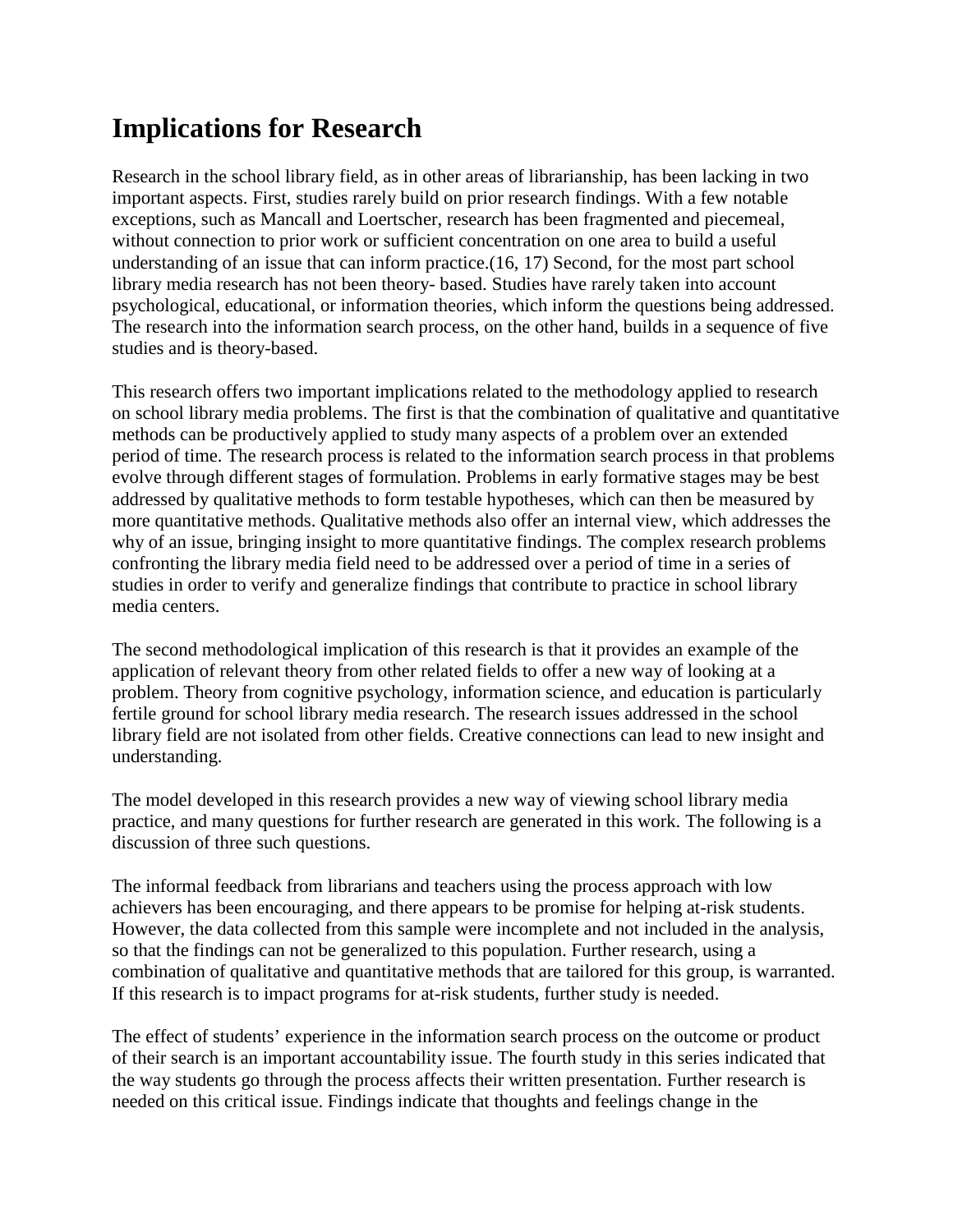information search process as an individual forms new constructs. These new constructs should be evident in the papers that students write at the close of the search. The information search process is the preparation phase of the writing process. Writing blocks, which often result from incomplete thoughts, may be a consequence of a lack of construction during their information searching.(18) This important hypothesis needs further investigation because, although writing from sources makes up 80 percent of school writing, most writing research has concentrated on writing from what is already known rather than writing from what is learned from information.(19, 20)

The issue of implementing a process-centered library media program needs study, particularly as it relates to student learning. Several field studies investigating the process approach are in progress. Evaluating what works, what problems are encountered, impact on student learning, teachers' methods, and librarians' role are some of the questions that need to be studied in order for library media programs to be built on rigorous research findings.

# **Implications for Practice**

The process approach to any information use provides a new perspective on a K-12 library media program that may be envisioned in the following description. Students come to understand their own search process through guided use of information from elementary school through high school. They learn that thinking, reflecting, and mulling are important parts of learning from information; that uncertainty is not only okay, it is the beginning of all learning. They take the initiative to find out and the responsibility for telling others. These are basic skills for the information age.

A K-12 process approach begins in elementary school with daily opportunities to find out and tell others arising from questions and problems in every area of the curriculum. Rather than assignments requiring a few long reports with detailed citations, children's natural curiosity is put into play each day in response to: "What do I want to know? What did I find out? Where did I find it?"

In middle school and junior high school, the process approach continues with longer concentrated periods of extended research under the guidance of the teacher and library media specialist on topics that truly engage the students' interest and curiosity. The two key elements at this point are sufficient time to work through the entire process and caring guidance to develop strategies for success in each stage.

In secondary school, the process approach is absorbed into assignments across the curriculum with students pursuing meaning from information to share through presentations in many forms, such as short recaps, debates, papers, essays, videos, plays, portfolios, experiments, proposals, and computer programs. Individual interpretation and personal perspective are stressed, as well as the facts on which they were built, and the citations identifying sources of information used are required.

Research on the information search process originated in practice and sought to build a theory grounded in actual situations in school library media centers. When the findings of this research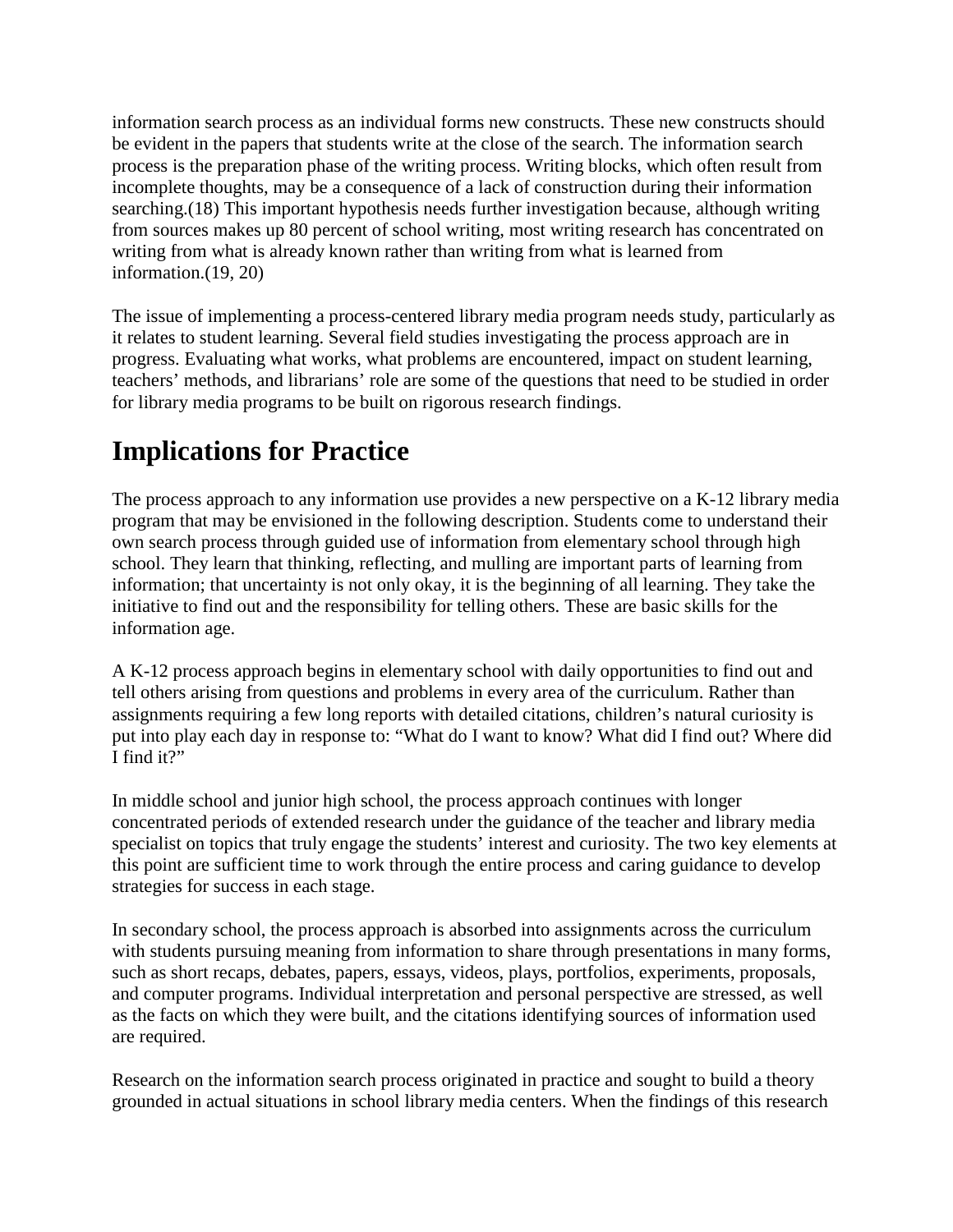are presented to library media specialists, their common reaction is an intuitive recognition, an agreement with the results, and an interest in ways to implement programs based on the findings.

Preliminary results from studies of the implementation phase reveal several problems, however. One problem is that traditional library assignments do not encourage the process approach and sometimes actually impede the process of learning from information, particularly in the early stages. Teachers are sometimes confused about the purpose of library assignments and about what they are asking students to do.

Another problem that is surfacing in the implementation studies is lack of time. Rarely is there enough time for students to work through the process under the guidance of librarians and teachers. In most cases, students are expected to accomplish the major part of the assignment independently, even in elementary and middle school. A second problem regarding time is the lack of planning time for team teaching between librarians and teachers.

Other problems are also being reported involving the teaming of librarians with teachers. Questions of respective responsibilities are arising, resulting from librarians becoming involved in areas formerly considered the teachers' domain. Librarians are also reporting that they are "being left alone" to complete instruction and guidance. Who is responsible for what needs to be worked out?

Implementation programs are confronting old paradigms, such as "covering the material in the curriculum guide" and "teaching for the test," which obstruct progress in restructuring schools around active, individual learning. Most schools are not structured to accommodate a process approach to individual learning.

For the most part, however, the library media specialists involved in implementation are encouraged, realizing that change takes time and that they are part of a larger restructuring movement. One reported that, "Topics created by students amazed the teachers and myself." Some common positive reactions that media specialists report are that they have changed the way they approach students, particularly in guiding and encouraging them to "focus in." "The stages from confusion to feeling good about a focus actually happened!" They also report a new interest in the end product and are becoming involved in reviewing students' papers or other presentations. "The teacher invited me to class when students shared their research with each other." The following are some quotations from the media specialist involved in implementation projects reflecting positive outcomes: "Children were able to discuss their fears and felt comfortable going through this!" "Students liked extra attention and library time." "This group seemed to have fewer difficulties and frustrations." "At the end I found them helping each other." "They were the only class that worked well as a group."

This research helps media specialists and teachers understand students' experiences in the information search process. It provides insight for designing library assignments and interventions that actively involve students in using information or learning.

The process approach empowers librarians in new ways and encourages them to address the larger issues of educating for information use and lifelong learning. It offers them a tool for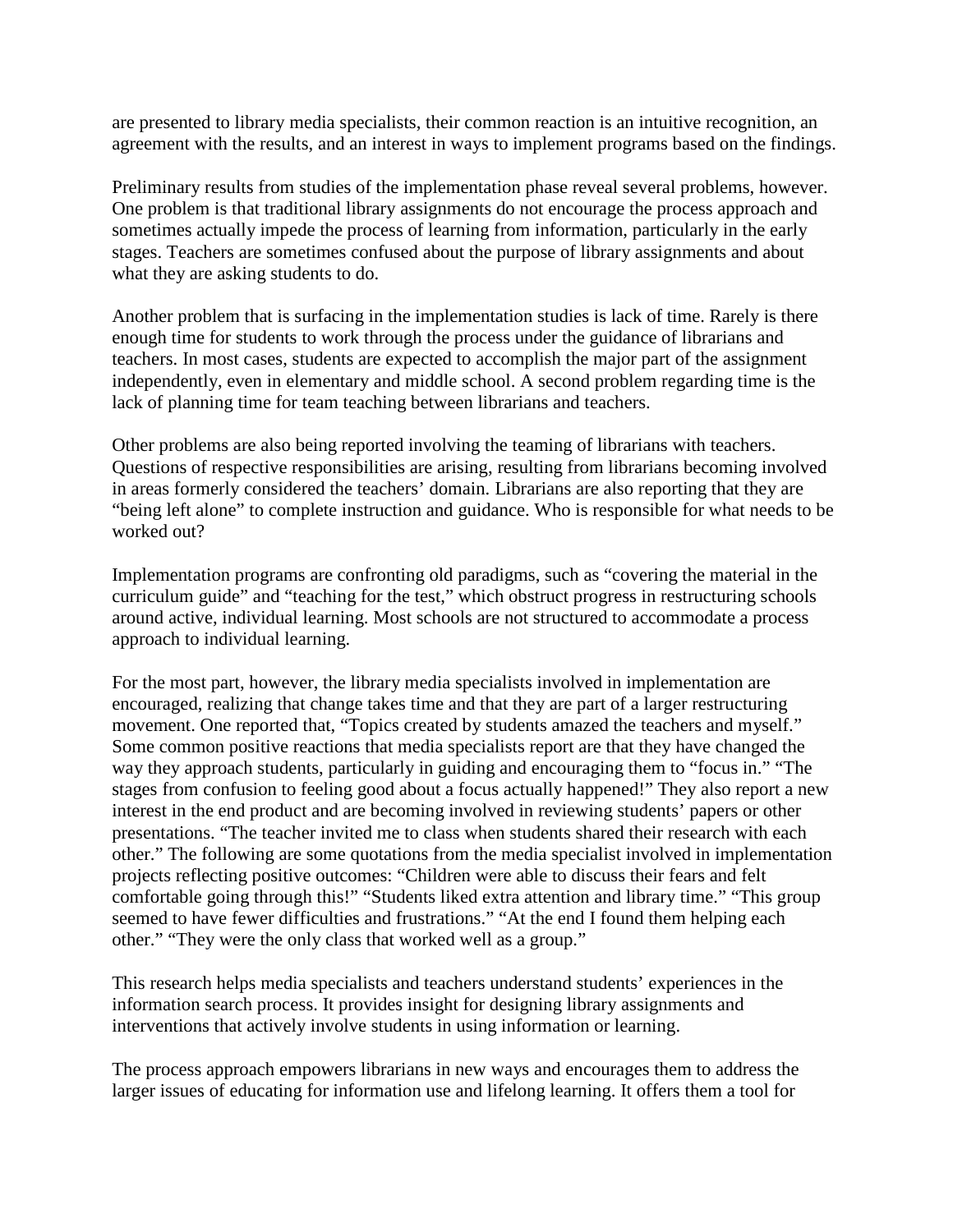teaming with teachers which, combined with expertise in resources, makes them extremely valuable partners. The time is ripe for restructuring education, and the process approach offers media specialists a way to make a major contribution to the movement.

# **Annotated References and Notes**

- 1. *American Library Association Presidential Committee on Information Literacy: Final Report.* (Chicago: American Library Assn., 1898). Thoughtful summary of the deliberations of leaders in education and librarianship on the importance of information literacy to individuals, business, and citizenship, with recommendations for implementing the information-age school.
- 2. Eleanor R. Kulleseid, "Extending the Research Base: Schema Theory, Cognitive Styles, and Types of Intelligence," *School Library Media Quarterly* 15:41-8 (Fall 1986). Includes discussion of schema theory and review of recent work in this area.
- 3. George A. Kelly, *A Theory of Personality: the Psychology of Personal Constructs* (New York: Norton, 1963). Complete explanation of Personal Construct Theory.
- 4. Robert S. Taylor, "Question-Negotiation and Information Seeking in Libraries," *College & Research Libraries* 29:178-94 (May 1968). Seminal paper presenting four levels of information need reflected in reference questions.
- 5. Nicholas J. Belkin, Helen M. Brooks, and Robert N. Oddy, "ASK for Information Retrieval," *Journal of Documentation* 38:61-71 (June 1982). Review of related literature and descriptions of ASK (Anomalous State of Knowledge) hypothesis.
- 6. Brenda Dervin, "Useful Theory for Librarianship: Communication, Not Information," *Drexel Library Quarterly* 13:16-32 (July 1977). Describes information seeking as sensemaking activity that is facilitated by communication.
- 7. Constance A. Mellon, "Library Anxiety: A Grounded Theory and Its Development," *College & Research Libraries* 47:160-65 (March 1986). A qualitative study exploring the feelings of students about using the library for research, finding that up to 85 percent of students described initial response to library research in terms of fear.
- 8. Carol C. Kuhlthau, "Developing a Model of the Library Search Process: Cognitive and Affective Aspects," *Reference Quarterly* 28:232-42 (Winter 1988). Describes initial exloratory study into the search process of high school students and findings that led to the development of the Kuhlthau model.
- 9. Carol C. Kuhlthau, "A Process Approach to Library Skills Instruction," *School Library Media Quarterly* 13:35-40 (Winter 1985). Describes Kuhlthau model of search process and implications for library media specialists.
- 10. Carol C. Kuhlthau, "Perceptions of the Information Search Process in Libraries: A Study of Changes from High School Through College," *Information Processing and Management* 24:419-27 (1988). In a comparative study, college students were found to hold perceptions which better matched the Kuhlthau model than those they held in high school, particularly regarding forming a focus and experiencing a process in time.
- 11. Carol C. Kuhlthau, "Longitudinal Case Studies of the Information Search Process of Users in Libraries, " *Library and Information Science Research* 10:257-304 (July 1988). Case studies of four students reveal an internal view of library research, with comparisons between high school and four years of college.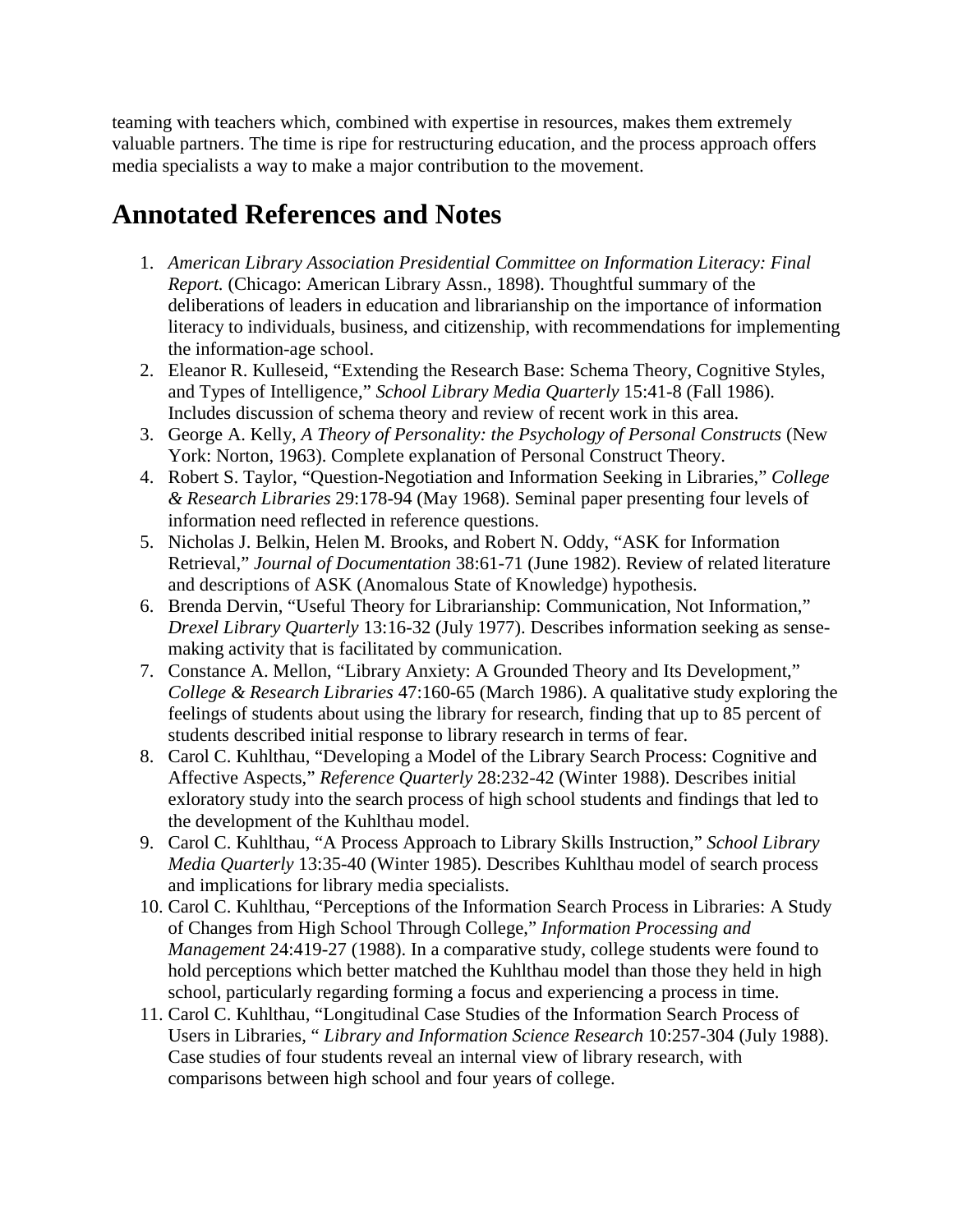- 12. Carol C. Kuhlthau, "The Information Search Process of High-, Middle-, and Low-Achieving High School Seniors," *School Library Media Quarterly* 17:244-26 (Summer 1989). In study of 150 high school students, high and middle achievers were found to experience the process described in Kuhlthau model. Low achievers need further study. Findings indicate impact of process on outcome in student papers and warrant further research.
- 13. Carol C. Kuhlthau, "The Information Search Process of High School Seniors: A Comparison of High, Middle, and Low Achievers," Final Report of Study Funded by Rutgers Research Council, ERIC Clearinghouse on Information Resources, Syracuse University, 1989. Full report of study and presentation at American Association of School Librarians Research Forum, New Orleans, July 1988.
- 14. Carol C. Kuhlthau, Betty J. Turock, Mary W. George, and Robert J. Belvin, *Facilitating Information Seeking Through Cognitive Modeling of the Search Process.* Final Report. U.S. Department of Education, Library Research and Demonstration Grant G00872032387, Available in hard copy, 1989. Full report on comparative study of information search process of 385 school, academic, and public library users.
- 15. Carol C. Kuhlthau, Betty J. Turock, Mary W. George, and Robert J. Belvin, "Validating a Model of the Search Process: A Comparison of Academic, Public, and School Library Users," *Library and Information Science Research* 12 (Jan.-Mar. 1990), forthcoming. Paper, which received 1989 Jesse Shera Award for most outstanding research paper, describes study confirming Kuhlthau model of the search process with users in three types of libraries.
- 16. Jacqueline C. Mancall and M. Carl Drott, *Measuring Student Information Use: A Guide for School Library Media Specialists* (Littleton, Colo.: Libraries Unlimited, 1983). Description and implications for practice of study funded by USDE verifying and extending findings of earlier exploratory study.
- 17. David V. Loertscher and May Lein Ho, *Computerized Collection Development for School Library Media Centers* (Fayetteville, Ark.: Hi Willow Research and Publishing, 1986). Implications for practice and recommended applications of findings of a series of studies, some currently in progress, i.e. Bowie, 1988, Montgomery, 1989.
- 18. Janet A. Emig, *The Composing Process of Twelfth Graders* (Urbana, Ill.: National Council of Teachers of English, 1971). Study revealing phases in the composing process of students, including prewriting when thoughts were forming in preparation for writing.
- 19. Jennie Nelson and John R. Hayes, "The Library Revisited: How Students Locate and Evaluate Sources to Be Used in Writing." Paper presented at the National Reading Conference, Tucson, Arizona, December 1988. Study of sixteen students at Carnegie Mellon University, eight freshmen and eight more experienced writers, which found that the more experienced were issue-driven rather than content-driven in research/writing assignments.
- 20. Sandra Stotsky, "Research and Report Writing Through the Grades: A Critique of Existing Writing Theory and Research and Suggestions for Further Research." Paper presented at Reading Seminar, Harvard Graduate School of Education, March 1989. Review of research about research process in students, highlighting the Kuhlthau studies of the search process as a breakthrough in describing stages in preparation for writing.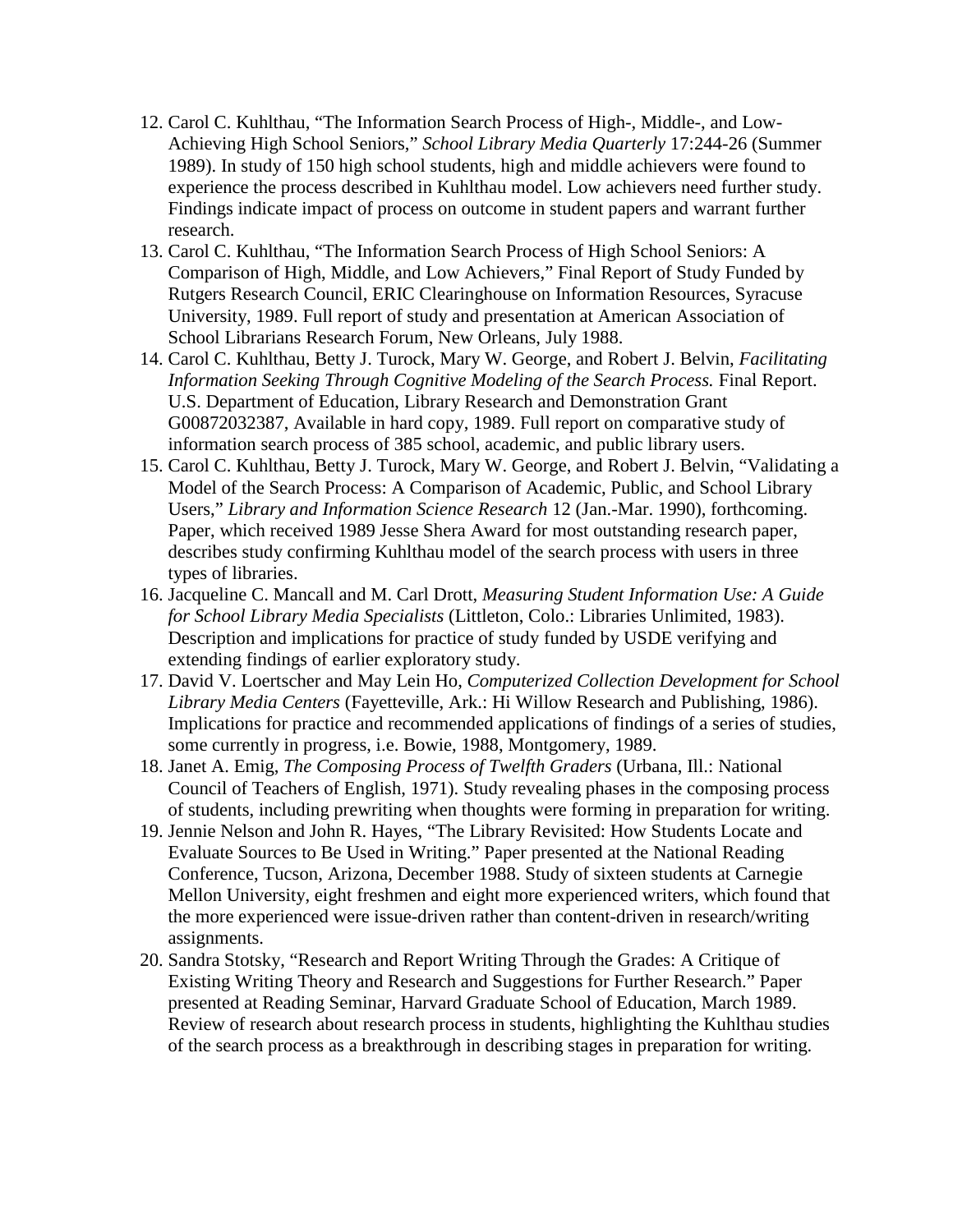# **Appendix A: Process Survey**

1. What are you looking for?

- 2. Describe the topic in a short paragraph.
- 3. What is the title of your project?
- 4. Who have you talked to about your project?

On the scale below indicate your confidence level at this point in the project.

|     |  |  |  |  | $1 \t2 \t3 \t4 \t5 \t6 \t7 \t8 \t9 \t10$ |
|-----|--|--|--|--|------------------------------------------|
| Low |  |  |  |  | High                                     |

From the adjectives below, check those that describe how you feel at this point in the project. confident

confused disappointed doubtful frustrated optimistic relieved satisfied sure uncertain Other\_\_\_\_\_\_\_\_\_\_\_\_\_\_\_\_\_\_\_\_\_\_\_\_\_\_\_\_\_\_\_\_\_\_\_

What is your task now? Please check one box. To gather information that pertains to the specific topic. To investigate information on the general topic. To complete the information search. To recognize an information need. To formulate a specific topic. To identify the general topic. Other\_\_\_\_\_\_\_\_\_\_\_\_\_\_\_\_\_\_\_\_\_\_\_\_\_\_\_\_\_\_\_\_\_\_\_

What are you doing now? Check as many boxes as apply to you. Discussing the topic. Making a comprehensive search of the library. Browsing in the library.